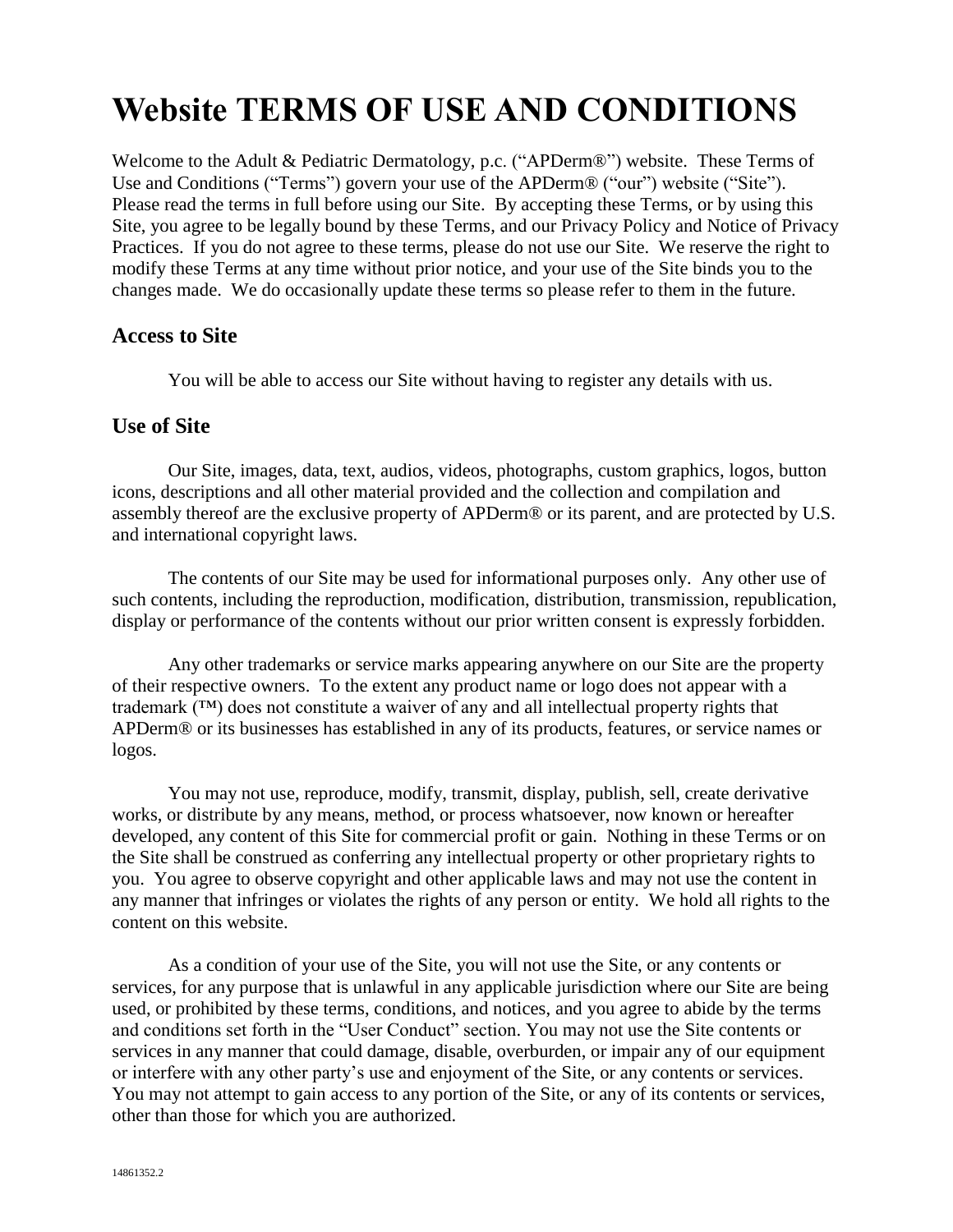While every effort is made to ensure the timeliness and accuracy of the Site content and services, we make no warranties either express or implied, and assume no liability or responsibility for the completeness, use, accuracy, reliability, correctness, timeliness or usefulness, of any of the results obtained from its use.

We make no representation or warranty, express or implied, with respect to the content of the Site, or links to other sites, including but not limited to accurateness, completeness, correctness, timeliness or reliability. We make no representation or warranty regarding the merchantability or fitness for a particular purpose or use with respect to any content or services whatsoever that may be accessed through this Site, or the results to be obtained from using the Site. We make no representation or warranty that the Site or content is free from defects or viruses. Your use of external links and third-party websites is at your own risk and subject to the terms and conditions of use for such links and sites.

While every effort is made to ensure that all content provided on the Site does not contain computer viruses and/or harmful materials, you should take reasonable and appropriate precautions to scan for computer viruses or otherwise protect your computer and you should ensure that you have a complete and current backup of the applicable items on your computer. We disclaim any liability for the need for services or replacing equipment or data resulting from your use of the Site. While every effort is made to ensure smooth and continuous operation, we do not warrant the Site will operate error free.

## **Site Uptime**

We take all reasonable steps to ensure that our Site is available 24 hours every day, 365 days per year. However, websites do sometimes encounter downtime due to server and other technical issues. Therefore, we will not be liable if this Site is unavailable at any time.

Our Site may be temporarily unavailable due to issues such as system failure, maintenance or repair, or for reasons beyond our control. Where possible, we will try to give our users advance warning of maintenance issues, but shall not be obliged to do so.

## **User Conduct**

Any material you send or post to our Site shall be considered non-proprietary and nonconfidential. See our Privacy Policy and Notice of Privacy Practices, which can be found on our website.

When using our Site, you shall not post or send to or from the Site:

- (a) content for which you have not obtained all necessary consents;
- (b) content that is discriminatory, obscene, pornographic, defamatory, liable to incite racial hatred, in breach of confidentiality or privacy, which may cause annoyance or inconvenience to others, which encourages or constitutes conduct that would be deemed a criminal offense, give rise to a civil liability, or otherwise is contrary to the law in any applicable jurisdiction where our Site is being used;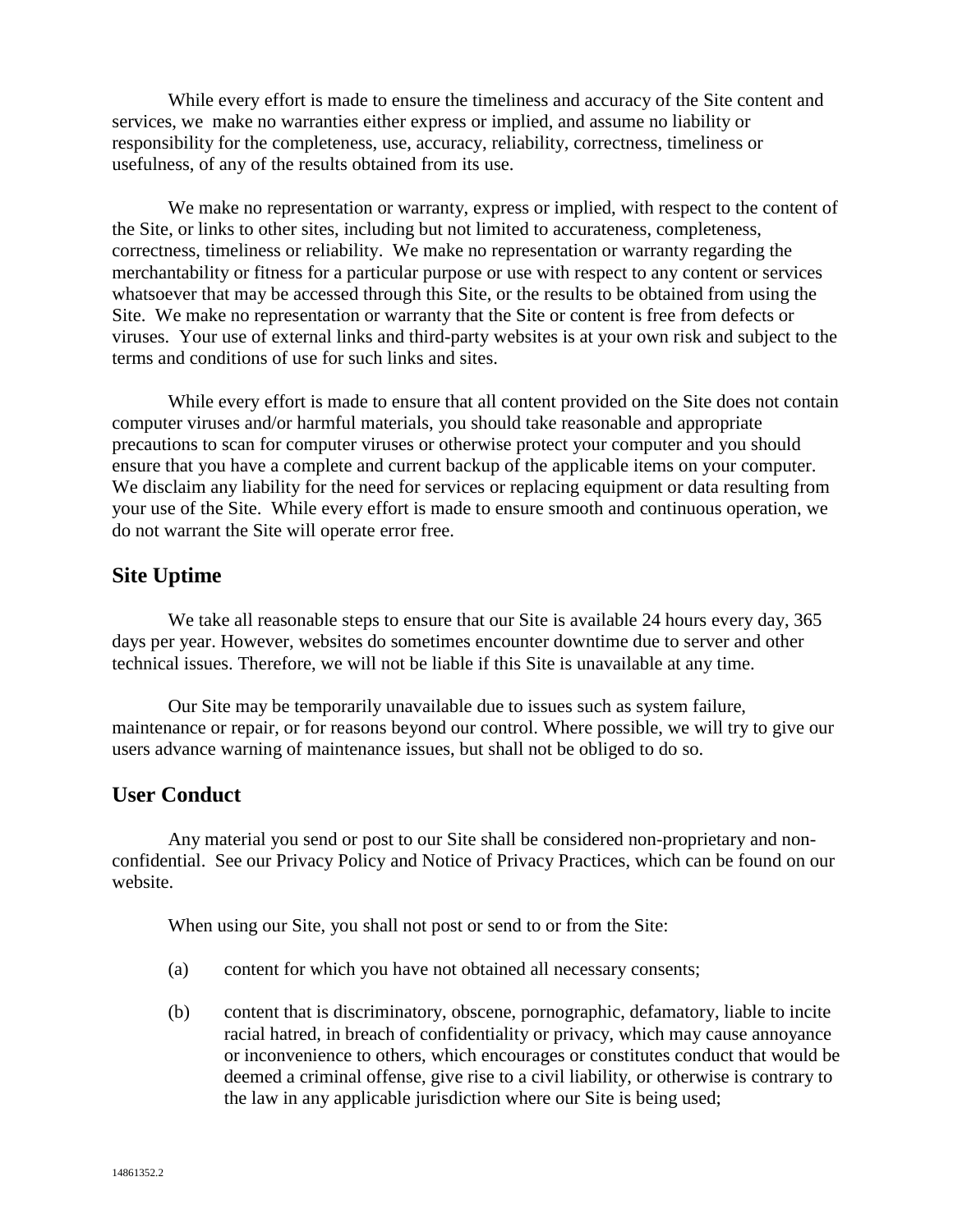(c) content which is harmful in nature including, and without limitation, computer viruses, Trojan horses, corrupted data, or other potentially harmful software or data.

We will fully cooperate with any law enforcement authorities or court order requiring us to disclose the identity or other details or any person posting materials to our Site in breach of the this Section.

You shall not use our Site while distracted or preoccupied, such as when operating a motor vehicle. You should access our Site only with due regard for your own safety and the safety of others.

## **Links to and from Third Party Websites**

Any links furnished on our Site may allow you to leave our Site. These third party websites are not under our control and we disclaim any responsibility for the contents of such linked sites or any link(s) contained in any such linked site(s) or any changes or updates to any of these sites. We further disclaim any responsibility for any form of transmission received from any linked third party website or advertising. If we provide these links to you, it is done simply as a convenience to you and inclusion of any link herein shall in no way be construed as an endorsement by us of the site(s).

If you would like to link to our Site, you may only do so on the basis that you link to, but do not replicate, any page of our Site, and subject to the following conditions:

- (a) you do not in any way imply that we are endorsing any services or products unless this has been specifically agreed with us;
- (b) you do not misrepresent your relationship with us or present any false information about us;
- (c) you do not link from a website that is not owned by you; and
- (d) your website does not contain content that is offensive, controversial, infringes any intellectual property rights or other rights of any other person or does not comply in any way with the law of the United States of America.

If you choose to link our website in breach of this Section, you shall fully indemnify us for any loss or damage suffered as a result of your actions.

#### **Disclaimers**

All information on our Site is of a general nature and is furnished for your knowledge and understanding and as an informational resource only. The documents and any related graphics published on this server could include technical inaccuracies or typographical errors. Changes are periodically added to the information contained on our Site. We may make improvements and/or changes to any of the products depicted or described herein at any time. We expressly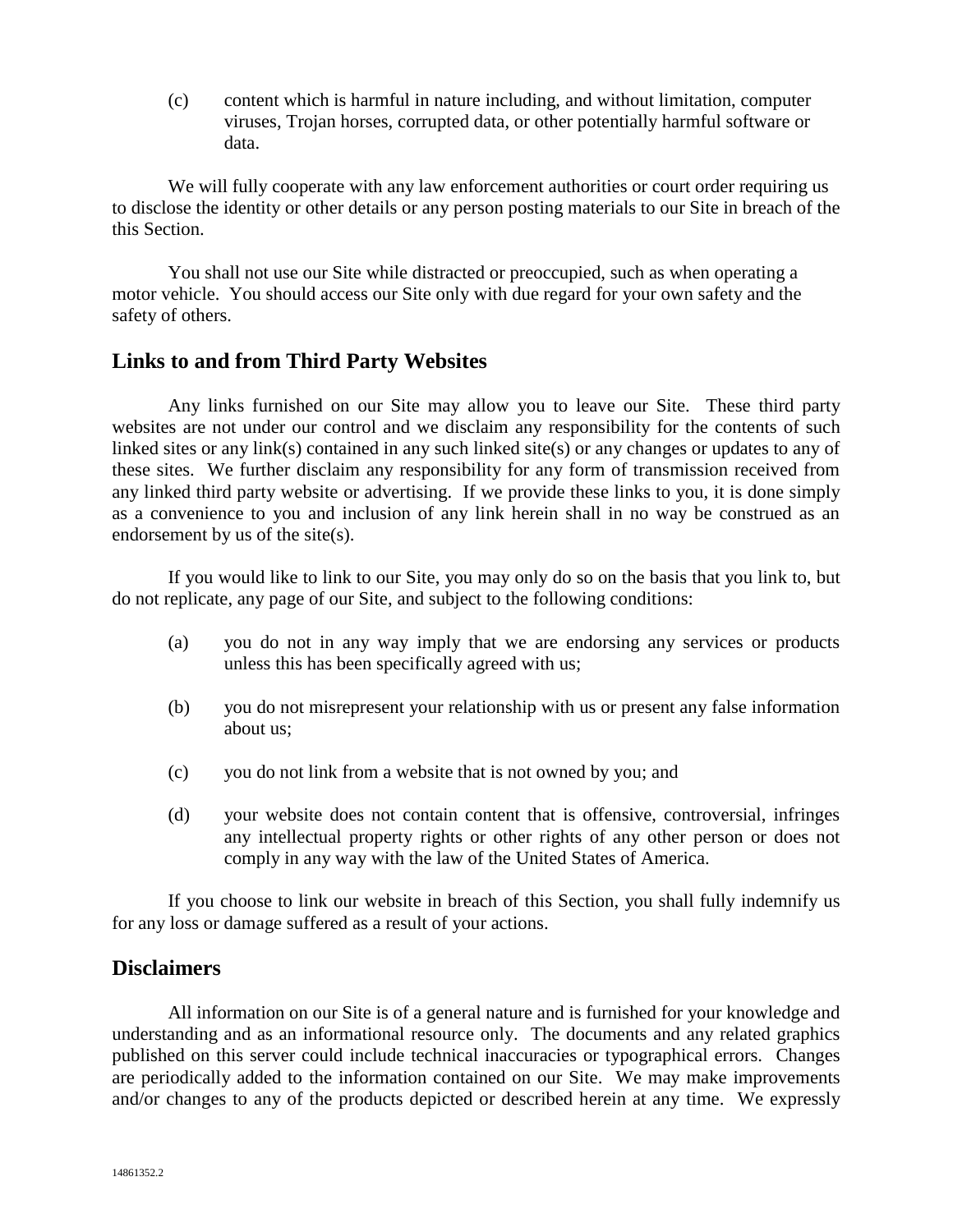disclaim any responsibility or liability for any adverse consequences or damages resulting from your use of the Site or reliance on the information from either.

THE SITE IS PROVIDED ON AN "AS IS" AND "AS AVAILABLE" BASIS. WE MAKE NO WARRANTIES, EXPRESS OR IMPLIED, REPRESENTATIONS OR ENDORSEMENTS WHATSOEVER WITH REGARD TO ANY PRODUCTS, INFORMATION OR SERVICE PROVIDED THROUGH THIS SITE, INCLUDING, TITLE, NON-INFRINGEMENT, OR ANY OTHER WARRANTY, CONDITION, GUARANTY, OR REPRESENTATION, WHETHER ORAL OR IN WRITING, OR IN ELECTRONIC FORM.

#### **Limitation of Liability**

YOUR USE OF OUR SITE IS ENTIRELY AT YOUR OWN RISK. WE WILL NOT BE RESPONSIBLE TO YOU OR TO ANY THIRD PARTIES FOR ANY DIRECT OR INDIRECT, INCIDENTAL, CONSEQUENTIAL, SPECIAL, OR PUNITIVE DAMAGES OR LOSSES OR INJURY YOU MAY INCUR IN CONNECTION WITH YOUR USE OR INABILITY TO USE THE SITE OR THE PRODUCTS, OR YOUR RELIANCE ON OR USE OF THE SITE, THE INFORMATION, OR SERVICES PROVIDED, OR THAT RESULT FROM MISTAKES, OMISSIONS, INTERRUPTIONS, DELETIONS OR ANY FAILURE OF PERFORMANCE, OR ANY OF THE DATA OR OTHER MATERIALS TRANSMITTED THROUGH OR RESIDING ON OUR SITE, REGARDLESS OF THE TYPE OF CLAIM OR THE NATURE OF THE CAUSE OF ACTION, EVEN IF WE HAVE ADVISED OF THE POSSIBILITY OF SUCH DAMAGE OR LOSS.

#### **Indemnification**

You agree to defend, indemnify, and hold us, our officers, directors, employees, volunteers, agents, licensors, and suppliers, harmless from and against any claims, actions or demands, liabilities and settlements including without limitation, reasonable legal and accounting fees, resulting from or alleged to result from, your use of and access to the Site or your violation of these Terms or your violation of any third party right, including without limitation any trademark, copyright or other proprietary or privacy right.

#### **Assignment**

These Terms, and any rights and licenses granted hereunder, may not be transferred or assigned by you.

## **Applicable Law**

We make no representations that the content or the Site are appropriate or may be used or downloaded outside the United States. Access to the Site and/or the content may not be legal in certain countries outside the United States. If you access the Site from outside the United States, you do so at your own risk and are responsible for compliance with the laws of the jurisdiction from which you access the website.